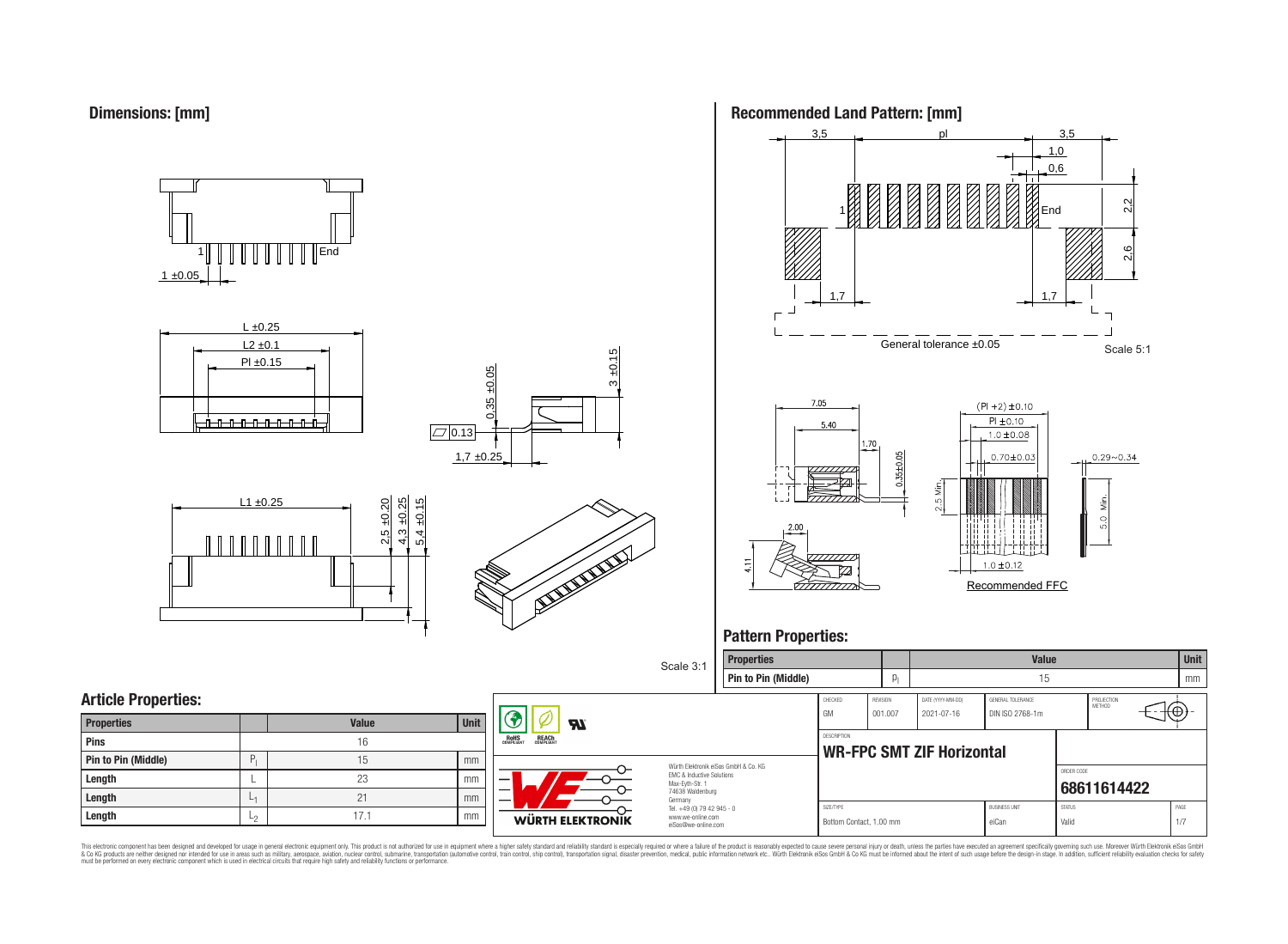### **Kind Properties:**

| <b>Properties</b> |   | <b>Value</b>     | <b>Unit</b> |  |  |
|-------------------|---|------------------|-------------|--|--|
| Pitch             | - |                  | mm          |  |  |
| <b>Durability</b> |   | 25 Mating cycles |             |  |  |

## **Material Properties:**

| <b>Insulator Material</b>            | <b>PPS</b>                                   |
|--------------------------------------|----------------------------------------------|
| <b>Insulator Flammability Rating</b> | $UL94V-0$                                    |
| <b>Insulator Color</b>               | Beige                                        |
| <b>Actuator Material</b>             | PPS                                          |
| <b>Actuator Flammability Rating</b>  | $UL94$ V-0                                   |
| <b>Actuator Color</b>                | <b>Black</b>                                 |
| <b>Contact Material</b>              | Phosphor Bronze                              |
| <b>Contact Plating</b>               | 100 ( $\mu$ ") Tin over 50 ( $\mu$ ") Nickel |
| <b>Contact Type</b>                  | Stamped                                      |

### **General Information:**

| <b>Onera</b><br>ັບບຸບເພເມະສ | $OC$ or<br>$-\circ$ |
|-----------------------------|---------------------|
|                             |                     |

## **Electrical Properties:**

| <b>Properties</b>            |               | <b>Test conditions</b> | <b>Value</b> | <b>Unit</b>    | Tol. |
|------------------------------|---------------|------------------------|--------------|----------------|------|
| <b>Rated Current</b>         | Ιp            |                        |              | $\overline{A}$ |      |
| <b>Working Voltage</b>       |               |                        | 125          | V(AC)          |      |
| <b>Withstanding Voltage</b>  |               | min                    | 500          | V(AC)          |      |
| <b>Contact Resistance</b>    | R             |                        | 20           | $m\Omega$      | max. |
| <b>Insulation Resistance</b> | $R_{\mid SO}$ |                        | 100          | MΩ             | min. |

### **Certification:**

| <b>RoHS Approval</b> | Compliant [2011/65/EU&2015/863]     |
|----------------------|-------------------------------------|
| REACh Approval       | Conform or declared [(EC)1907/2006] |

## **Certification:**

**UL Approval** E323964

## **Packaging Properties:**

| <b>Packaging</b>      | Tape and Reel |
|-----------------------|---------------|
| <b>Packaging Unit</b> | 1500          |

### **Specific Recommendation:**

In order to handle products correctly, please download our precaution guide which is available under "Tutorials" on our Homepage: www. we-online.com/precaution\_6873xx124422

| 77.                                            |                                                                                                                     | CHECKED<br>GM                        | REVISION<br> 001.007 | DATE (YYYY-MM-DD)<br>2021-07-16  | GENERAL TOLERANCE<br>DIN ISO 2768-1m |                        | PROJECTION<br><b>METHOD</b> | ₩           |
|------------------------------------------------|---------------------------------------------------------------------------------------------------------------------|--------------------------------------|----------------------|----------------------------------|--------------------------------------|------------------------|-----------------------------|-------------|
| ROHS<br>COMPLIANT<br><b>REACH</b><br>COMPLIANT |                                                                                                                     | <b>DESCRIPTION</b>                   |                      | <b>WR-FPC SMT ZIF Horizontal</b> |                                      |                        |                             |             |
|                                                | Würth Elektronik eiSos GmbH & Co. KG<br>EMC & Inductive Solutions<br>Max-Evth-Str. 1<br>74638 Waldenburg<br>Germany |                                      |                      |                                  |                                      | ORDER CODE             | 68611614422                 |             |
| WÜRTH ELEKTRONIK                               | Tel. +49 (0) 79 42 945 - 0<br>www.we-online.com<br>eiSos@we-online.com                                              | SIZE/TYPE<br>Bottom Contact, 1.00 mm |                      |                                  | <b>BUSINESS UNIT</b><br>eiCan        | <b>STATUS</b><br>Valid |                             | PAGE<br>2/7 |

This electronic component has been designed and developed for usage in general electronic equipment only. This product is not authorized for subserved requipment where a higher selection equipment where a higher selection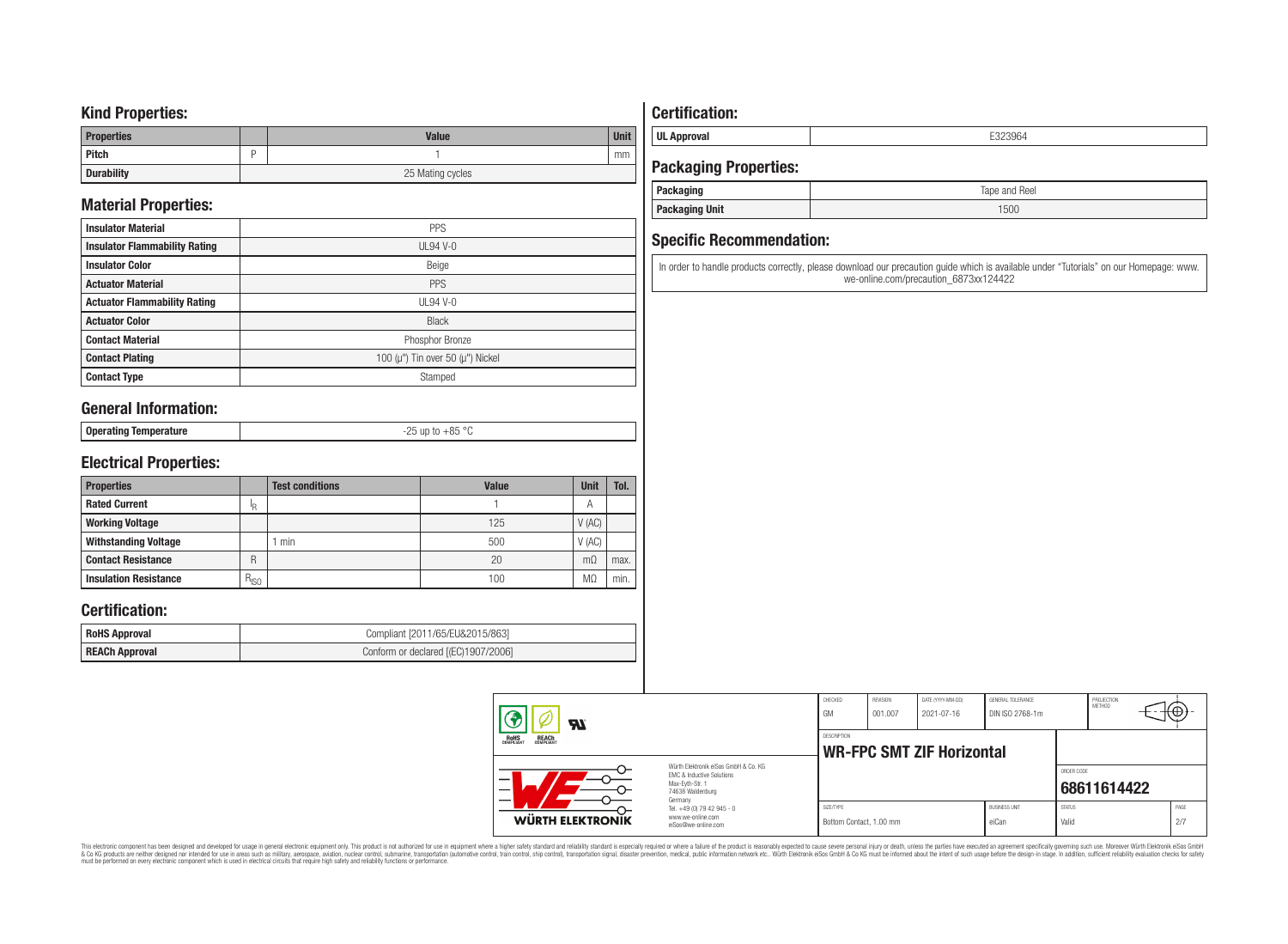## **Packaging Specification - Tape and Reel: [mm]**

### **Packaging Specification - Reel: [mm]**



This electronic component has been designed and developed for usage in general electronic equipment only. This product is not authorized for use in equipment where a higher safely standard and reliability standard si espec & Ook product a label and the membed of the seasuch as marked and as which such a membed and the such assume that income in the seasuch and the simulation and the such assume that include to the such a membed and the such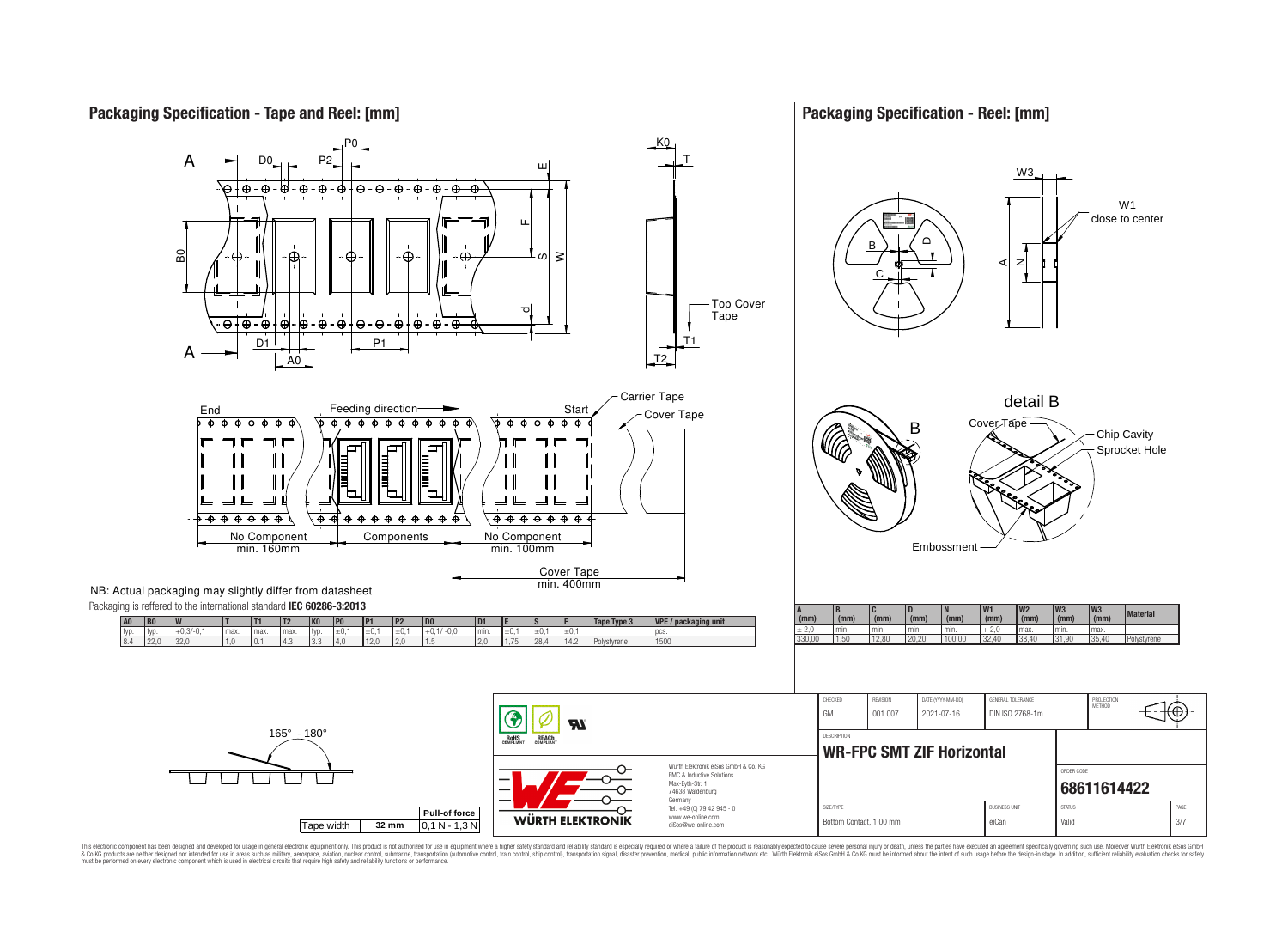

NB: Actual packaging may slightly differ from datasheet

| $L_{C}$ (mm) | $-111$<br>$W_{\cap}$ (mm) | (mm) | No. of reel<br>outer packaging | Packaging<br><b>Unit</b> | Material |
|--------------|---------------------------|------|--------------------------------|--------------------------|----------|
| typ          | typ                       |      | reel.                          | <b>I</b> pcs             |          |
| 340          | $, 2 + 1$                 | 255  |                                | 6000                     | Paper    |

| Яī<br><b>ROHS</b><br>COMPLIANT<br><b>REACH</b><br>COMPLIANT<br>Würth Flektronik eiSos GmbH & Co. KG<br>EMC & Inductive Solutions<br>-<br>Max-Eyth-Str. 1<br>$\overline{\phantom{0}}$<br>74638 Waldenburg<br>Germany |                                                                        | CHECKED<br>GM                                          | <b>REVISION</b><br>001.007 | DATE (YYYY-MM-DD)<br>2021-07-16 | GENERAL TOLERANCE<br>DIN ISO 2768-1m |                        | PROJECTION<br>METHOD | ₩.          |
|---------------------------------------------------------------------------------------------------------------------------------------------------------------------------------------------------------------------|------------------------------------------------------------------------|--------------------------------------------------------|----------------------------|---------------------------------|--------------------------------------|------------------------|----------------------|-------------|
|                                                                                                                                                                                                                     |                                                                        | <b>DESCRIPTION</b><br><b>WR-FPC SMT ZIF Horizontal</b> |                            |                                 |                                      |                        |                      |             |
|                                                                                                                                                                                                                     |                                                                        |                                                        |                            |                                 |                                      | ORDER CODE             | 68611614422          |             |
| WÜRTH ELEKTRONIK                                                                                                                                                                                                    | Tel. +49 (0) 79 42 945 - 0<br>www.we-online.com<br>eiSos@we-online.com | SIZE/TYPE<br>Bottom Contact, 1.00 mm                   |                            |                                 | <b>BUSINESS UNIT</b><br>eiCan        | <b>STATUS</b><br>Valid |                      | PAGE<br>4/7 |

This electronic component has been designed and developed for usage in general electronic equipment only. This product is not authorized for subserved requipment where a higher selection equipment where a higher selection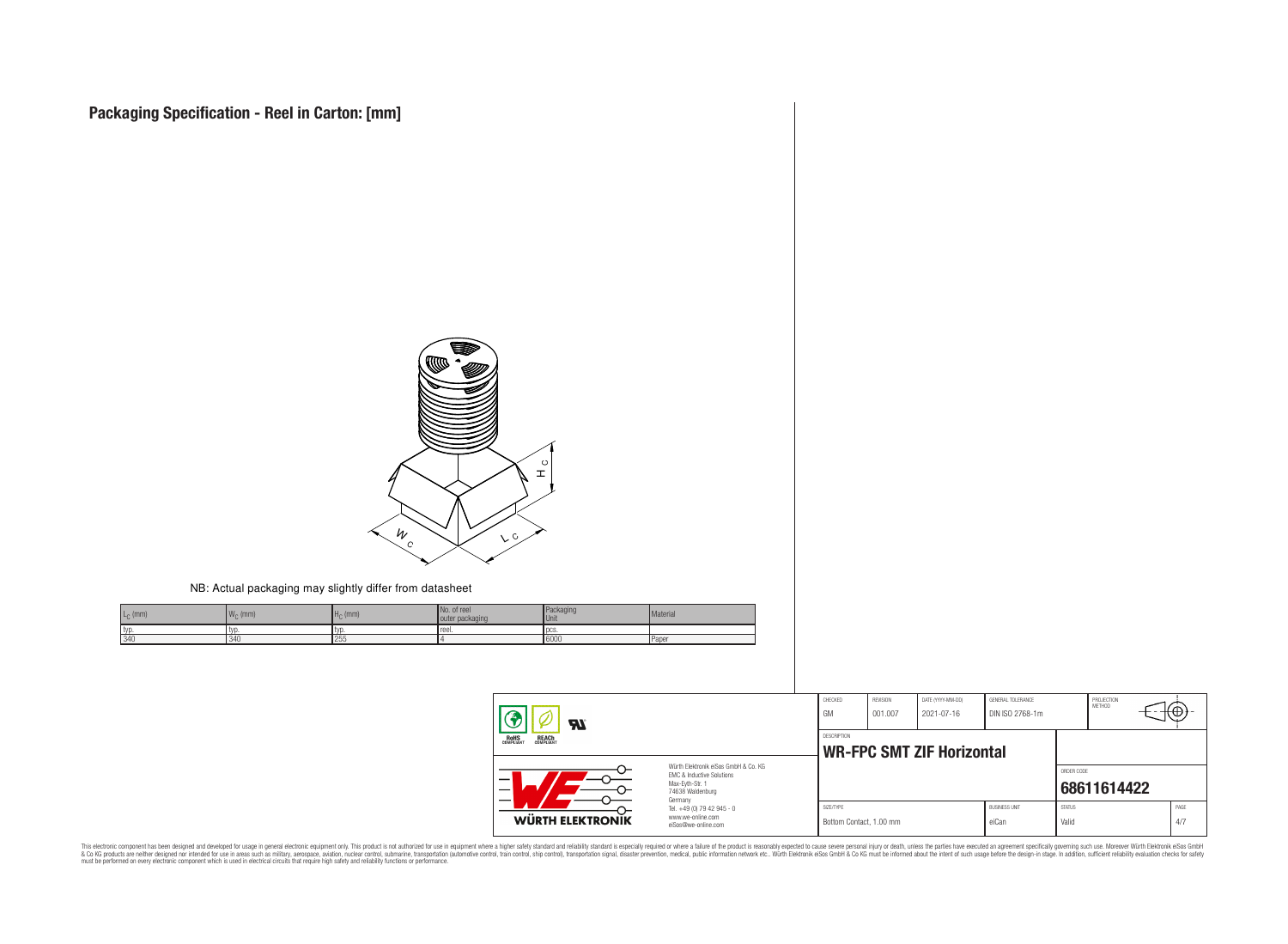## **Classification Reflow Profile for SMT components:**



## **Classification Reflow Soldering Profile:**

| <b>Profile Feature</b>                              |                               | Value                            |
|-----------------------------------------------------|-------------------------------|----------------------------------|
| <b>Preheat Temperature Min</b>                      | 's min                        | 150 °C                           |
| <b>Preheat Temperature Max</b>                      | $\frac{1}{s}$ max             | 200 °C                           |
| Preheat Time $t_s$ from $T_{s,min}$ to $T_{s,max}$  | t,                            | 60 - 120 seconds                 |
| Ramp-up Rate $(T_1$ to $T_p$ )                      |                               | 3 °C/ second max.                |
| <b>Liquidous Temperature</b>                        | ъ.                            | 217 °C                           |
| Time t <sub>i</sub> maintained above T <sub>1</sub> | t,                            | $60 - 150$ seconds               |
| Peak package body temperature                       | T <sub>o</sub>                | $T_p \leq T_c$ , see Table below |
| Time within 5°C of actual peak<br>temperature       | $\mathfrak{c}_{\mathfrak{p}}$ | $20 - 30$ seconds                |
| Ramp-down Rate $(T_p$ to $T_1$ )                    |                               | $6^{\circ}$ C/ second max.       |
| Time 25°C to peak temperature                       |                               | 8 minutes max.                   |

refer to IPC/ JEDEC J-STD-020E

# **Package Classification Reflow Temperature (T<sup>c</sup> ):**

| <b>Properties</b>                                                    | Volume mm <sup>3</sup><br>$350$ | Volume mm <sup>3</sup><br>350-2000 | Volume mm <sup>3</sup><br>>2000 |
|----------------------------------------------------------------------|---------------------------------|------------------------------------|---------------------------------|
| <b>PB-Free Assembly   Package Thickness  </b><br>$< 1.6$ mm          | 260 °C                          | 260 °C                             | 260 °C                          |
| <b>PB-Free Assembly   Package Thickness  </b><br>$1.6$ mm $- 2.5$ mm | 260 °C                          | 250 °C                             | 245 °C                          |
| <b>PB-Free Assembly   Package Thickness  </b><br>$>2.5$ mm           | 250 °C                          | 245 °C                             | 245 °C                          |

refer to IPC/ JEDEC J-STD-020E

| Яľ                                             |                                                                                                                                | CHECKED<br>GM | <b>REVISION</b><br>001.007 | DATE (YYYY-MM-DD)<br>2021-07-16  | GENERAL TOLERANCE<br>DIN ISO 2768-1m |               | PROJECTION<br><b>METHOD</b> |      |
|------------------------------------------------|--------------------------------------------------------------------------------------------------------------------------------|---------------|----------------------------|----------------------------------|--------------------------------------|---------------|-----------------------------|------|
| ROHS<br>COMPLIANT<br><b>REACH</b><br>COMPLIANT |                                                                                                                                | DESCRIPTION   |                            | <b>WR-FPC SMT ZIF Horizontal</b> |                                      |               |                             |      |
| -                                              | Würth Flektronik eiSos GmbH & Co. KG<br><b>EMC &amp; Inductive Solutions</b><br>Max-Evth-Str. 1<br>74638 Waldenburg<br>Germany |               |                            |                                  |                                      | ORDER CODE    | 68611614422                 |      |
|                                                | Tel. +49 (0) 79 42 945 - 0                                                                                                     | SIZE/TYPE     |                            |                                  | <b>BUSINESS UNIT</b>                 | <b>STATUS</b> |                             | PAGE |

This electronic component has been designed and developed for usage in general electronic equipment only. This product is not authorized for subserved requipment where a higher selection equipment where a higher selection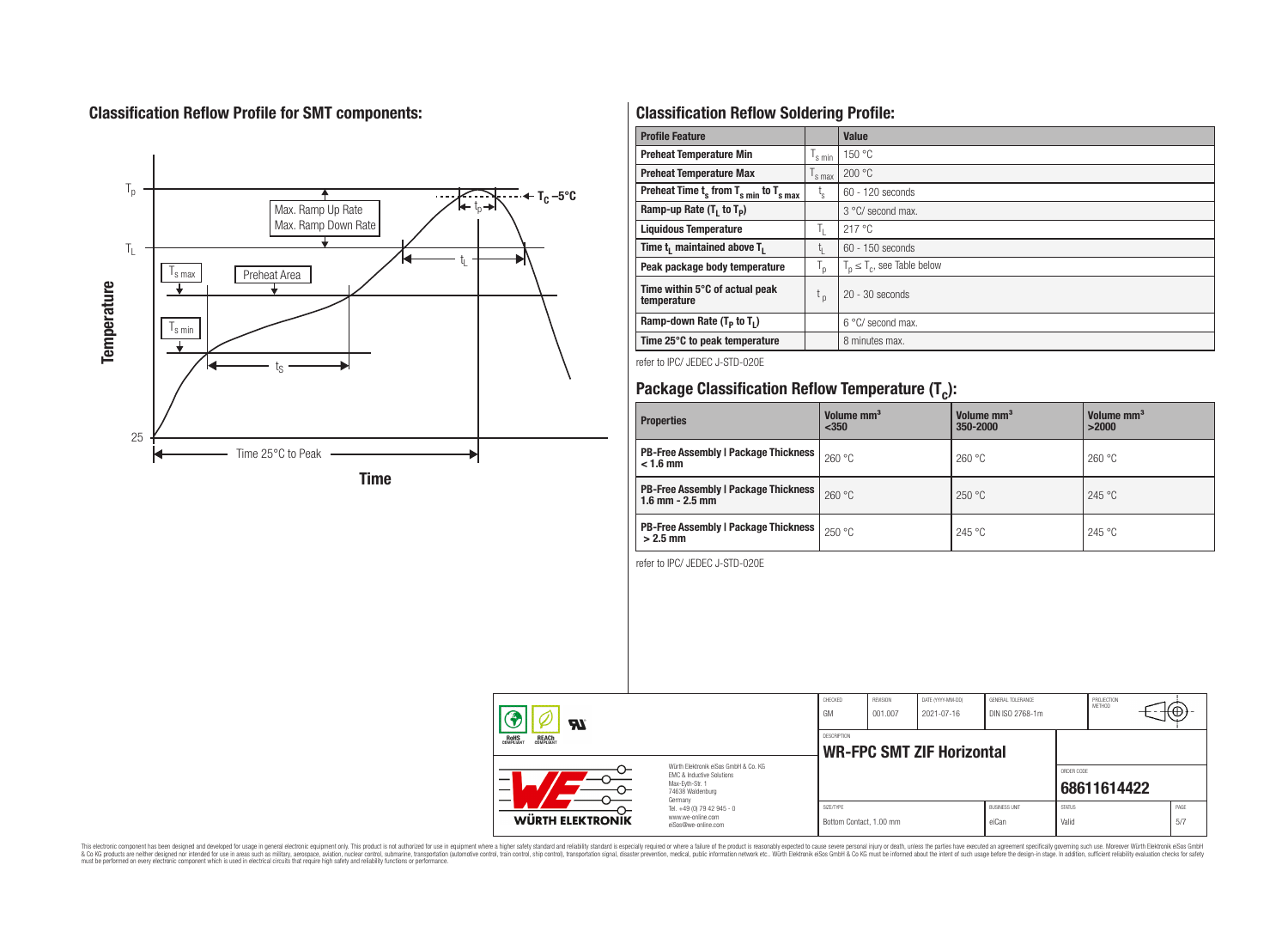## **Cautions and Warnings:**

### **The following conditions apply to all goods within the product series of the Connectors of Würth Elektronik eiSos GmbH & Co. KG:**

#### **General:**

- This mechanical component is designed and manufactured for use in general electronic equipment.
- Würth Elektronik must be asked for written approval (following the PPAP procedure) before incorporating the components into any equipment in fields such as military, aerospace, aviation, nuclear control, submarine, transportation (automotive control, train control, ship control), transportation signal, disaster prevention, medical, public information network, etc. where higher safety and reliability are especially required and/or if there is the possibility of direct damage or human injury.
- Mechanical components that will be used in safety-critical or high-reliability applications, should be pre-evaluated by the customer.
- The mechanical component is designed and manufactured to be used within the datasheet specified values. If the usage and operation conditions specified in the datasheet are not met, the component may be damaged or dissolved.
- Do not drop or impact the components, the component may be damaged.
- Prevent any damage or scratches on the component, especially on the actuator.
- Direct mechanical impact to the product shall be prevented (e.g overlapping of the PCB's).
- Würth Elektronik products are qualified according to international standards, which are listed in each product reliability report. Würth Elektronik does not warrant any customer qualified product characteristics beyond Würth Elektroniks' specifications, for its validity and sustainability over time.
- The responsibility for the applicability of the customer specific products and use in a particular customer design is always within the authority of the customer. All technical specifications for standard products do also apply to customer specific products.
- The mechanical component is designed to be used along with Würth Elektronik counterparts and tools. Würth Elektronik cannot ensure the reliability of these components while being used with other products.

#### **Product Specific:**

#### **Soldering:**

- The solder profile must comply with the technical product specifications. All other profiles will void the warranty.
- All other soldering methods are at the customers' own risk.

#### **Cleaning and Washing:**

- Washing agents used during the production to clean the customer application might damage or change the characteristics of the component, body, pins and termination. Washing agents may have a negative effect on the long-term functionality of the product.
- Using a brush during the cleaning process may deform function relevant areas. Therefore, we do not recommend using a brush during the PCB cleaning process.

#### **Potting and Coating:**

• If the product is potted in the customer application, the potting material might shrink or expand during and after hardening. Shrinking could lead to an incomplete seal, allowing contaminants into the components. Expansion could damage the components. We recommend a manual inspection after potting or coating to avoid these effects.

#### **Storage Conditions:**

- A storage of Würth Elektronik products for longer than 12 months is not recommended. Within other effects, the terminals may suffer degradation, resulting in bad solderability. Therefore, all products shall be used within the period of 12 months based on the day of shipment.
- Do not expose the components to direct sunlight.
- The storage conditions in the original packaging are defined according to DIN EN 61760-2.
- The storage conditions stated in the original packaging apply to the storage time and not to the transportation time of the components.

#### **Packaging:**

• The packaging specifications apply only to purchase orders comprising whole packaging units. If the ordered quantity exceeds or is lower than the specified packaging unit, packaging in accordance with the packaging specifications cannot be ensured.

#### **Handling:**

- Do not repeatedly operate the component with excessive force. It may damage or deform the component resulting in malfunction.
- In the case a product requires particular handling precautions, in addition to the general recommendations mentioned here before, these will appear on the product datasheet
- The temperature rise of the component must be taken into consideration. The operating temperature is comprised of ambient temperature and temperature rise of the component.The operating temperature of the component shall not exceed the maximum temperature specified.

These cautions and warnings comply with the state of the scientific and technical knowledge and are believed to be accurate and reliable. However, no responsibility is assumed for inaccuracies or incompleteness.

| $\boldsymbol{\mathcal{H}}$                                                                                                                                                            |                                                                        | CHECKED<br>GM                                          | <b>REVISION</b><br>001.007 | DATE (YYYY-MM-DD)<br>2021-07-16 | GENERAL TOLERANCE<br>DIN ISO 2768-1m |                           | PROJECTION<br><b>METHOD</b> |  | ι€Ψ∶        |
|---------------------------------------------------------------------------------------------------------------------------------------------------------------------------------------|------------------------------------------------------------------------|--------------------------------------------------------|----------------------------|---------------------------------|--------------------------------------|---------------------------|-----------------------------|--|-------------|
| ROHS<br>COMPLIANT<br><b>REACH</b><br>COMPLIANT<br>Würth Elektronik eiSos GmbH & Co. KG<br><b>EMC &amp; Inductive Solutions</b><br>–<br>Max-Evth-Str. 1<br>74638 Waldenburg<br>Germany |                                                                        | <b>DESCRIPTION</b><br><b>WR-FPC SMT ZIF Horizontal</b> |                            |                                 |                                      |                           |                             |  |             |
|                                                                                                                                                                                       |                                                                        |                                                        |                            |                                 |                                      | ORDER CODE<br>68611614422 |                             |  |             |
| WÜRTH ELEKTRONIK                                                                                                                                                                      | Tel. +49 (0) 79 42 945 - 0<br>www.we-online.com<br>eiSos@we-online.com | SIZE/TYPE<br>Bottom Contact, 1.00 mm                   |                            |                                 | <b>BUSINESS UNIT</b><br>eiCan        | <b>STATUS</b><br>Valid    |                             |  | PAGE<br>6/7 |

This electronic component has been designed and developed for usage in general electronic equipment only. This product is not authorized for use in equipment where a higher safety standard and reliability standard si espec & Ook product a label and the membed of the seasuch as marked and as which such a membed and the such assume that income in the seasuch and the simulation and the such assume that include to the such a membed and the such